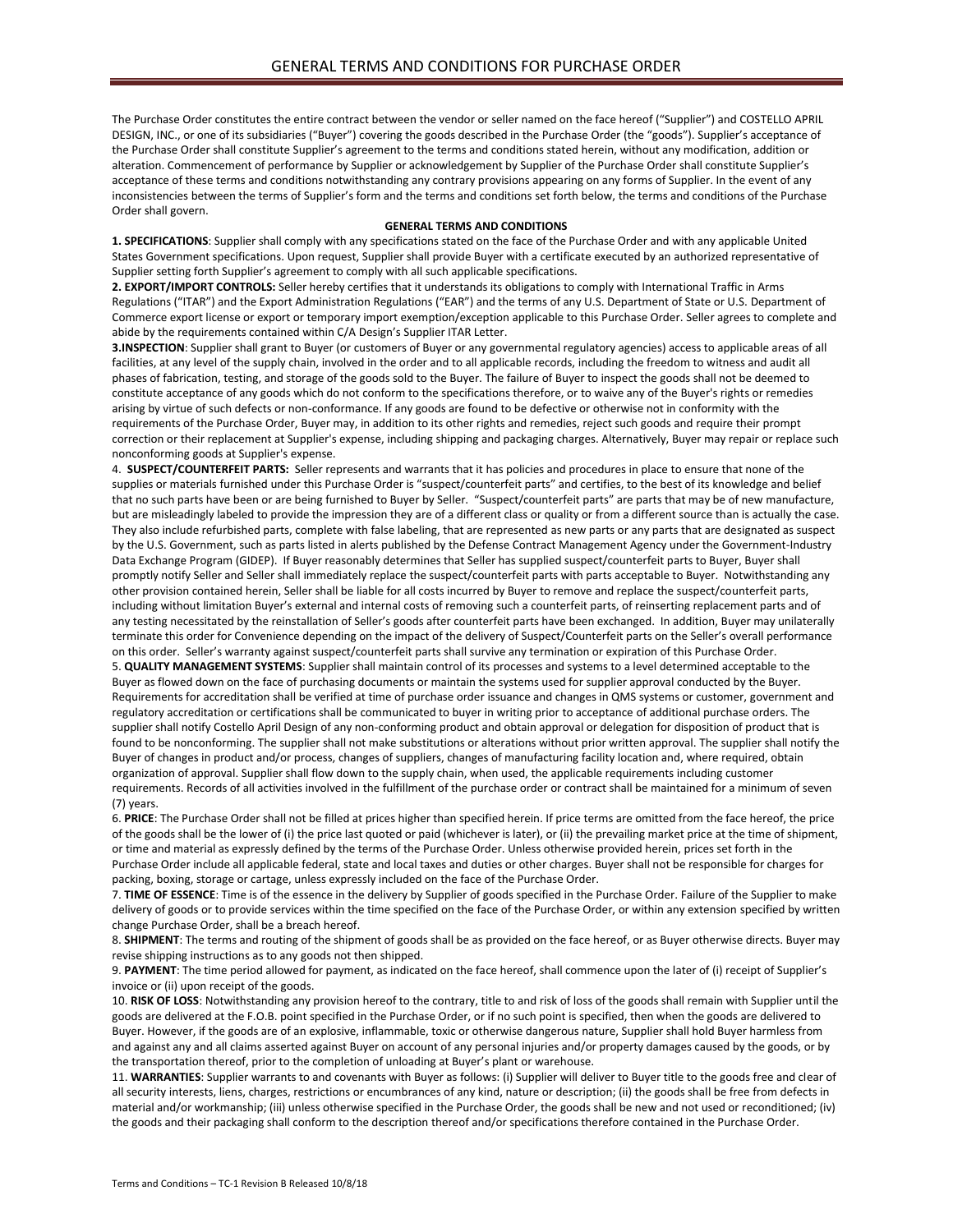12. **SUBCONTRACTING**: Supplier agrees that it will not enter into a subcontract for the procurement of any goods covered by this Purchase Order in their complete or substantially complete form without first obtaining written approval of the Buyer.

13. **REMEDIES**: In the event of Supplier's breach of the Purchase Order, Buyer may take any or all of the following actions without prejudice to any rights or remedies available to Buyer by law: (i) require Supplier to repair or replace such goods, and upon Supplier's failure or refusal to do so, repair or replace the same at Supplier's expense; (ii) reject any shipment or delivery containing defective or non-conforming goods and return for credit or replacement at Buyer's option, said return to be made at Supplier's cost and risk; (iii) cancel any outstanding deliveries hereunder and treat such breach by Supplier as Supplier's repudiation of the Purchase Order. In the event of Buyer's breach hereunder, Supplier's exclusive remedy shall be Supplier's recovery of the goods or the purchase price payable for goods shipped prior to such breach. 14. **PRIORITY**: In the event of any conflict between the terms specified on the face of the Purchase Order and any terms of these General Terms and Conditions, the terms specified on the face of the Purchase Order shall prevail.

15. **FORCE MAJEURE**: For the purposes of the Purchase Order, an event of "force majeure" shall mean any or all of the following events or occurrences: strikes, work stoppages or other labor difficulties; fires, floods or other acts of God; transportation delays; acts of government or any subdivision or agency thereof; or any other cause, whether or not similar to the causes or occurrence enumerated above which are beyond the control of the party claiming the occurrence of a force majeure event and which delays, interrupts or prevents such party from performing its obligations under the Purchase Order. Notwithstanding any provision hereof to the contrary, the reduction, depletion, shortage, curtailment or cessation of Supplier's raw materials or any other supplies or materials of Supplier shall not be regarded as an event of force majeure. The party affected by a force majeure event shall give notice thereof to the other party within ten days following the occurrence thereof and shall apprise the other party of the probable extent to which the affected party will be unable to perform or will be unable to perform or will be delayed in performing its obligations hereunder. The affected party shall exercise due diligence to eliminate or remedy the force majeure cause and shall give the other party prompt notice when that has been accomplished. Except as provided herein, if performance of the Purchase Order by either party is delayed, interrupted or prevented by reason of any event of force majeure, both parties shall be excused from performing hereunder while and to the extent that the force majeure condition exists after which the parties' performance shall be resumed. Notwithstanding the foregoing, within five days following Supplier's declaration of a force majeure event which prevents its full and/or timely delivery of the goods hereunder, Buyer may, at its option and without liability (1) require Supplier to apportion among its customers the goods available for delivery during the force majeure period: (2) cancel any or all delayed or reduced deliveries; or (3) cancel any outstanding deliveries hereunder and terminate the Purchase Order. If Buyer accepts reduced deliveries or cancels the same, Buyer may procure substitute goods from other sources, in which event this contract shall be deemed modified to eliminate Supplier's obligation to sell and Buyer's obligation to purchase such substituted goods. After cessation of a force majeure event declared by Supplier, Supplier shall, at Buyer's option but not otherwise, be obligated to deliver goods not delivered during the force majeure period. After cessation of a force majeure event declared by the Buyer, neither party shall be obligated to deliver or purchase goods not so delivered and purchased during the force majeure period.

16. **TERMINATION FOR CONVENIENCE**: Buyer may terminate all or part of the Purchase Order effective as of the date specified by the Buyer in accordance with the provisions of the Federal Acquisition Regulation (FAR) 52.249-2, "Termination for Convenience of the Government (Fixed Price), "which provisions, except for subparagraphs (d) and (j), are incorporated herein by reference. The terms "Government" and "Contracting Officer" shall mean "Buyer," "Contractor" shall mean "Supplier," and the phrase "1 year" is deleted each place it occurs and "six Months" is substituted in its place. The time frame for requesting an equitable adjustment is reduced to 45 days.

## 17. **CANCELLATION FOR DEFAULT:**

(a) Buyer may, by written notice to Supplier, cancel all or part of the Purchase Order

(i) if Supplier fails to deliver the goods within the time specified by the Purchase Order or any written extension; and

(ii) if Supplier fails to perform any other provision of the Purchase Order or fails to make progress, so as to endanger performance of the Purchase Order, and, in either of these two circumstances, does not cure the failure within 10 days after receipt of notice from Buyer specifying the failure; or in the event of Supplier's suspension of business, insolvency, appointment of a receiver for Supplier's property or business, or any assignment, reorganization of arrangement by Supplier for the benefit of its creditors.

(b) Supplier shall continue to supply goods not cancelled.

(c) If Buyer cancels all or part of the Purchase Order, Buyer may require Supplier

to transfer title and deliver to Buyer, as directed by Buyer, any (i) completed goods, (ii)any partially completed goods and materials, parts, tools, dies, fixtures, plans, drawings, information and contract rights (collectively, "Manufacturing Materials") that Supplier has specifically produced or acquired for the cancelled portion of the Purchase Order. Upon direction from Buyer, Supplier shall also protect and preserve goods in its possession in which Buyer or its customer has an interest.

(d) Buyer shall pay the price specified in the Purchase Order for goods accepted.

Payment for Manufacturing Materials accepted by Buyer and for the protection and preservation of property shall be at Supplier's direct costs. Buyer may withhold from any amount due under the Purchase Order any sum Buyer determines to be necessary to protect Buyer or Buyer's customer against loss because of outstanding liens or claims of former lien holders.

18. **PATENTS**: It is anticipated that the goods will be possessed, used and/or sold by Buyer and/or its customers. If by reason of any of these acts a suit is brought or threatened for infringement of any patent, trademark, trade name of copyright with regard to the goods, their manufacture or use, Supplier shall at its own expense defend such suit and shall indemnify and save and hold Buyer and its customers harmless from and against all claims, damages, losses, demands, costs and expenses (including attorneys' fees) in connection with such suit or threatened suit.

19. **COMPLIANCE WITH LAW**: Supplier warrants that it will comply with all federal, state, and local laws, ordinances, rules, and regulations applicable to its performance under the Purchase Order, including, without limitation, the Fair Labor Standards Act of 1938, as amended, the Equal Employment Opportunity Clause prescribed by Executive Order 11246 dated September 24, 1965 as amended, and any rules, regulations or orders issued or promulgated under such Act and Executive Order. Supplier shall indemnify and save and hold Buyer harmless from and against any and all claims, damages, demands, costs and losses which Buyer may suffer in the event that Supplier fails to comply with said Act, Executive Purchase Order, rules, regulations, or orders. Supplier further warrants that all goods sold hereunder will comply with and conform in every respect to the standards applicable to the use of such goods under the Wiliams-Steiger Occupational Safety and Health Act of 1970, as amended, and any regulations and orders issued thereunder. Any clause required by any law, ordinance, rule or regulation to be included in a contract of the type evidenced by the Purchase Order shall be deemed to be incorporated herein.